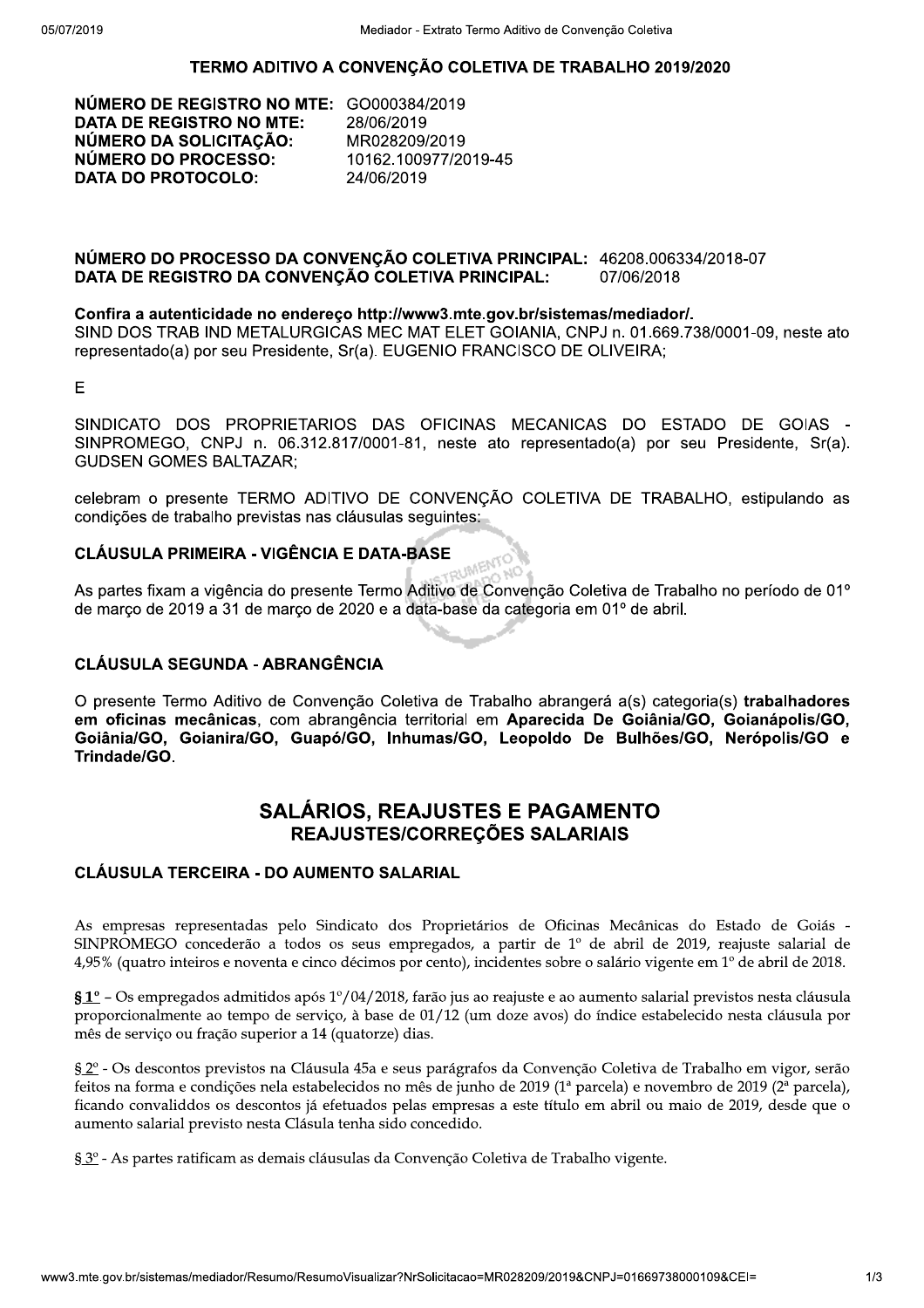#### **EUGENIO FRANCISCO DE OLIVEIRA PRESIDENTE** SIND DOS TRAB IND METALURGICAS MEC MAT ELET GOIANIA

### **GUDSEN GOMES BALTAZAR PRESIDENTE** SINDICATO DOS PROPRIETARIOS DAS OFICINAS MECANICAS DO ESTADO DE GOIAS - SINPROMEGO

# **ANEXOS ANEXO I - ATA DA ASSEMBLEIA GERAL**

ATA DA ASSEMBLEIA GERAL EXTRAORDINÁRIA PERMANENTE DOS TRABALHADORES NAS INDÚSTRIAS METALÚRGICAS, MECÂNICAS (EXCEÇÃO: TRABALHADORES EM OFICINAS MECÂNICAS VINCULADAS AO SINDIREPA) E DE MATERIAL ELÉTRICO NOS MUNICÍPIOS DE: GOIÂNIA, APARECIDA DE GOIÂNIA, GUAPO, GOIANÁPOLIS, TRINDADE, NERÓPOLIS, GOIANIRA, LEOPOLDO DE BULHÕES E INHUMAS, NO ESTADO DE GOIÁS, REPRESENTADOS PELO SINDMETAL-GO, REALIZADA NO DIA 02 a 06 DE MAIO DE 2019.

Aos dois (02) dias do mês de maio (05) de dois mil e dezenove (2019), as nove (09) horas, em segunda convocação, na sede do Sindicato dos Trabalhadores nas Indústrias Metalúrgicas, Mecânicas e de Material Elétrico de Goiânia -SindMetal-GO, localizada na Rua 27-A nº 220, Setor Aeroporto, nesta capital, teve início a assembleia geral dos trabalhadores nas oficinas mecânicas (com exceção dos trabalhadores em oficinas mecânicas vinculados ao SINDIREPA) nos municípios de Goiânia, Aparecida de Goiânia, Guapo, Goianápolis, Trindade, Nerópolis, Goianira, Leopoldo de Bulhões e Inhumas, no Estado de Goiás, associados ou não a este sindicato, por convocação prévia da presidência, feita por intermédio do edital de convocação publicado no Jornal O Popular, de 27.04.2019, página 07 em caráter extraordinário, permanente e itinerante até as 18h00min do dia 06 de maio de 2019. Durante o período destinado à deliberação e à coleta de votos que se encerrou, outrossim, na sede do SindMetal-GO as 18:00 horas do dia 06.05.2019, conforme consta da lista de presença, participaram um total de cinquenta e seis (56) trabalhadores. No horário retro declinado do dia 02.05.2019, o presidente do sindicato e desta sessão, companheiro Eugênio Francisco de Oliveira, após cumprimentar aos presentes, declarou iniciada a assembleia, solicitando ao Secretário Geral, que fizesse a leitura do Edital de Convocação que validou a presente reunião, companheiro Gilson Silva Ribeiro, sendo prontamente atendido. O referido edital de convocação traz a pauta programada para a ordem do dia, assim constituída: 1) Apreciar e votar contraproposta do Sindicato dos Proprietários de Oficinas Mecânicas do Estado de Goiás - SINPROMEGO para o reajuste anual de salário com vigência a contar de 01.04.2019 até 31.03.2020, conforme estabelece a Convenção Coletiva de Trabalho, Cláusula 47, Parágrafo Único, já firmada entre SindMetal-GO e SINPROMEGO, mediante termo aditivo à referida Convenção. No tocante à contraproposta relativa ao aumento salarial o presidente ressaltou que o índice de reajuste salarial previsto seria, se aprovada a contraproposta patronal, de 4,95/% sobre os salários vigentes em 01.04.2018, salientando que o índice correspondente a pouco mais de 100% do INPC do IBGE acumulado nos doze meses antecedentes à data base de modo que considera razoável contraproposta, pois a inflação no período de 01.04.2018 até 31.03.2019, que se refere ao período negociado, foi de 4,67%. Além disso foi acertada a ratificação de todas as cláusulas convencionais ora vigentes inclusive no que respeita às contribuições sindicais e negociais (assistenciais) devidas ao Sindmetal-GO. Salientou que durante o período em que a assembleia geral se manteve ativa de 09:00 do dia 02.05.2019 até às 18:00 horas deste dia 06 de maio de 2019 foram visitadas diversas empresas da categoria econômica dentro da base territorial do Sindicato profissional, de sorte que se sentia confortável em, não havendo manifestação em contrário, que se procedesse a apuração dos votos colhidos pelos signatários da lista de presença já referida nas linhas volvidas e se verificasse o resultado obtido, tanto na urna que permaneceu instalada na sede do SindMetal-GO quanto naquela itinerante. Abrindo a palavra, as dúvidas surgidas foram de pronto esclarecidas aos presentes. Em prosseguimento, abertas as duas urnas verificou-se que o número de cédulas coincidia com o de assinaturas apostas na lista de presença, ou seja, de votantes, não se constatando irregularidades que viessem a comprometer o resultado. Contados os votos verificou-se que dos 56 (cinquenta e seis) trabalhadores que votaram, 39 (trinta e nove) assinalaram a alternativa SIM, aprovando a proposta retro citadas e 17 (dezessete) assinalaram a alternativa NÃO, ficando, assim, aprovada as proposta por maioria dos presentes e dos participantes da assembleia geral, restando, de consequência, autorizado o SINDMETAL-GO a firmar termo aditivo à Convenção Coletiva de Trabalho com vigência para o período de 01.04.2019 até 31.03.2020, com índice de reajuste de 4,95% incidente sobre o salário vigente em 01.04.2018, proporcional ao tempo de serviço para aqueles trabalhadores admitidos após essa data; bem assim ratificadas as cláusulas da Convenção Coletiva de Trabalho, mormente aquela referente às contribuições devidas ao Sindmetal-GO, que preveem o desconto da contribuição negocial (assistencial) em duas parcelas de 4% cada, sendo a primeira na folha de pagamento do mês de junho/19 e a segunda no mês de novembro/19, incidentes sobre o salário já reajustado. Cumprida a finalidade da assembleia e sem outros assuntos a serem tratados, o presidente do sindicato